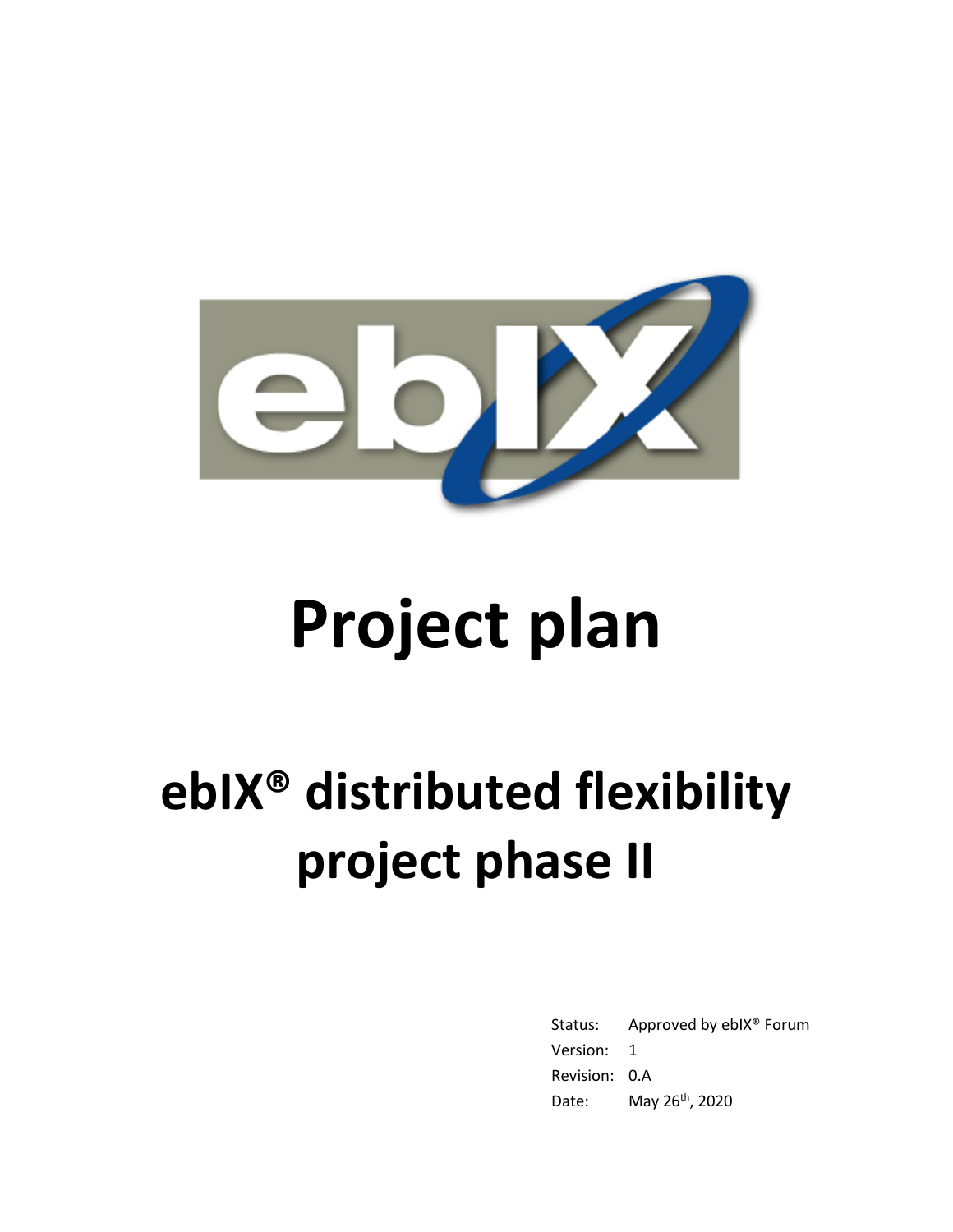

#### **CONTENT**

|    | 1.1 |  |  |  |  |  |  |  |
|----|-----|--|--|--|--|--|--|--|
|    | 1.2 |  |  |  |  |  |  |  |
|    |     |  |  |  |  |  |  |  |
| 3. |     |  |  |  |  |  |  |  |
|    |     |  |  |  |  |  |  |  |
|    |     |  |  |  |  |  |  |  |
|    | 5.1 |  |  |  |  |  |  |  |
|    | 5.2 |  |  |  |  |  |  |  |
|    | 5.3 |  |  |  |  |  |  |  |
| 6. |     |  |  |  |  |  |  |  |
|    |     |  |  |  |  |  |  |  |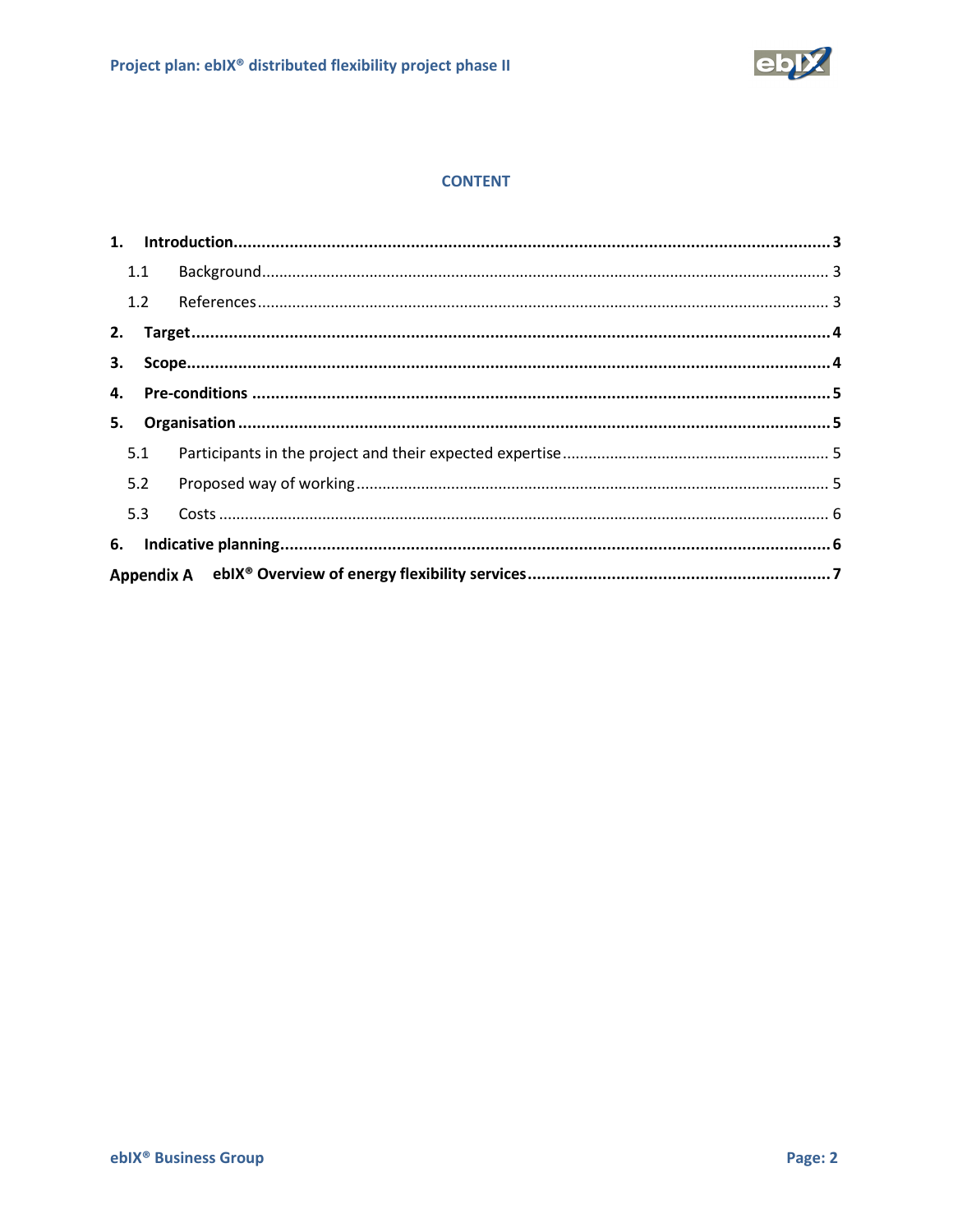

## <span id="page-2-0"></span>**1. Introduction**

#### <span id="page-2-1"></span>**1.1 Background**

After some years of exploration, flexibility is seen in the energy sector as a necessary tool to resolve (potential) problems in the security of supply. More and more system operators on transportation and distribution level will be forced to deploy flexibility products in resolving congestion and related problems in their network. There are a lot of local initiatives and there is a big need for directives for how to model and set up flexibility services.

Based on this, ebIX® started in the autumn 2017 a project to model an overview of the complete European flexibility services market. This first phase of the project had members from European DSOs, TSOs, data hubs and the industry organisations Eurelectric and USEF. The final report from phase one of the project; "Overview of energy flexibility services" was published in January 2020.

The **"**Overview of energy flexibility services" offers a structured description and overview of how a flexibility market can work. The overview takes the view of what it takes to offer flexibility services to the market, including a Flexibility Service Provider preparing for offering flexibility energy services, selling and delivering these services. After delivery of the flexibility services settlement is done between the parties affected. The document uses as much as possible the good work already done by other groups, as the TSO-DSO collaboration project and USEF.

The overview of energy flexibility services has an abstract level that in principle covers all kind of different flexibility services and applications, ranging from balancing services, congestion services to services for portfolio optimisation, hence the document intends to increase the general understanding of flexibility.

Now that the overview has been published,  $ebX^*$  intends to take the next step in properly model as Business Requirements Specifications (BRS) those areas of the flexibility market that belong to ebIX®' responsibility. The intent is to start from this first broad overview of flexibility and drill down parts of it to a more detailed level.

#### <span id="page-2-4"></span><span id="page-2-2"></span>**1.2 References**

- [1] Overview of energy flexibility services.pdf, see https://www.ebix.org/artikel/distributedflexibility-project.
- <span id="page-2-3"></span>[2] ebIX, EFET and ENTSO-E Harmonised Role Model 2019-01.pdf, see https://www.ebix.org/artikel/role\_model.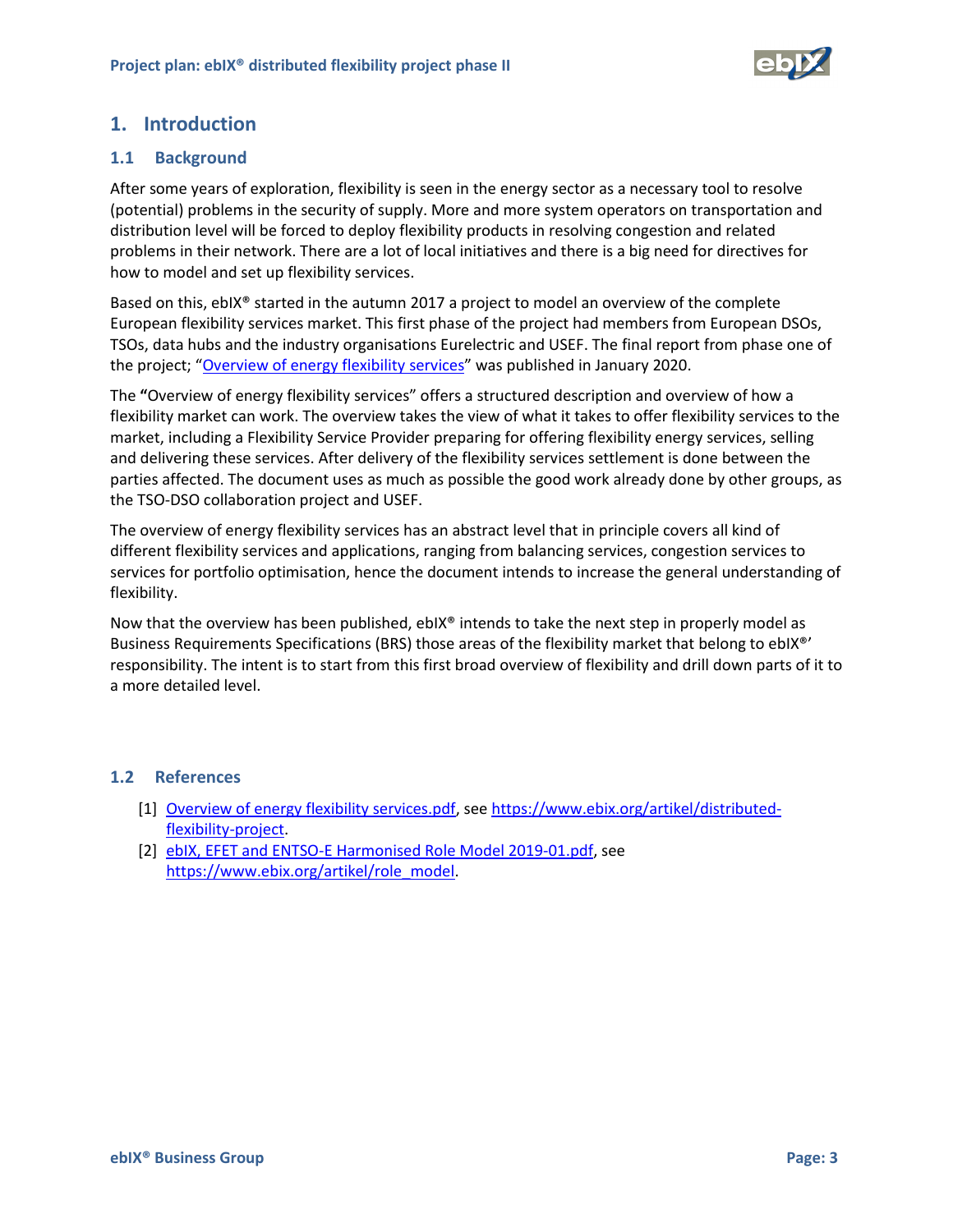

### <span id="page-3-0"></span>**2. Target**

The "Distributed flexibility project phase II" will make two Business Requirement Specifications (BRSs):

- 1. BRS for Energy flexibility services related to role of the Resource Aggregator;
- 2. BRS for Energy flexibility services related to the role of the Flexibility Settlement Responsible.

The **Resource Aggregator** is, according to the Harmonised Role Model [\[2\]](#page-2-3): "A party that aggregates resources for usage by a service provider for energy market services".

The **Flexibility Settlement Responsible**, is defined in the Overview of energy flexibility services [\[1\]](#page-2-4) as a party that is responsible for settlement of the volume compensation (positive or negative) of the supplied energy for the delivered flexibility service by a Flexibility Service Provider.

Note that, due to the fact that a lot around the settlement of flexibility services is still unclear, especially those elements that are the responsibility of other groups, we may have to accept that not all processes in the "BRS for Energy flexibility services " can yet be specified up to the desired detail.

# <span id="page-3-1"></span>**3. Scope**

The scope of the Distributed flexibility project phase II is:

- Detailing the information exchange of the processes related to the role of the Resource Aggregator, such as:
	- o Exchange of master data, related to Customers, Accounting Points etc.;
	- o Activation and deactivation of Resources by the Resource Aggregator (within downstream market);
	- o Communication to/from the Resource Aggregator;
	- o The process of aggregation of Resources.
- Detailing the information exchange of the processes related to the role of the Flexibility Settlement Responsible, based on the findings in the Overview of energy flexibility services [\[1\]](#page-2-4)



• Prepare input for necessary update of the Harmonised Role Model (HRM) from ebIX®, EFET and ENTSO-E.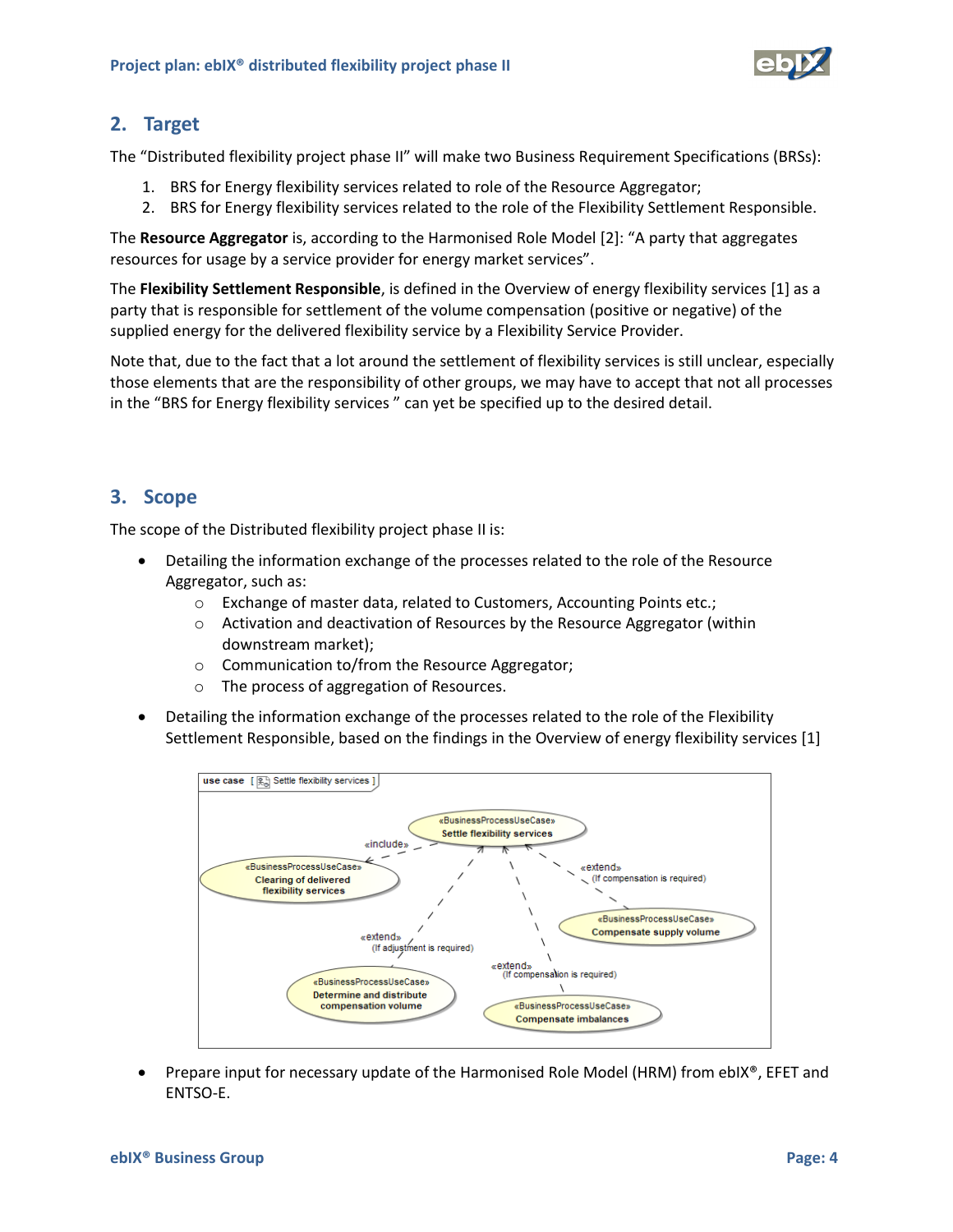

### <span id="page-4-0"></span>**4. Pre-conditions**

The following pre-conditions have been identified:

- The BRSs will be based on the published ebIX® overview of Energy Flexibility Services;
- Roles and domains from the Harmonised Role Model (HRM) are to be used;
- Work from EU-SysFlex Project and TSO-DSO collaboration will be taken into consideration.

# <span id="page-4-1"></span>**5. Organisation**

#### <span id="page-4-2"></span>**5.1 Participants in the project and their expected expertise**

Participants in the project are expected to have knowledge of either national processes for the relevant distributed flexibility services, the ebIX® modelling approach, or preferably both.

The project will seek external participation, such as from Eurelectric, USEF and others.

Nominations can be sent to secretary@ebix.org.

The project will report periodically and finally to the ebIX® Business Group (EBG).

The project will have members from EBG.

**Convenor:** To be nominated by EBG **Secretary:** Edisys, NO **Members:** TSOs DSOs Energy Suppliers Eurelectric USEF ….

#### <span id="page-4-3"></span>**5.2 Proposed way of working**

The basic work of the project will be done by telephone/web meetings and, when the Corona situation gets better, by two-day face-to-face meetings. It will be focus on homework.

The ebIX® Business Group (EBG) will nominate the convenor and the project members.

The final deliverables will be presented by EBG for approval in the ebIX® Forum on one of its bi-yearly meetings.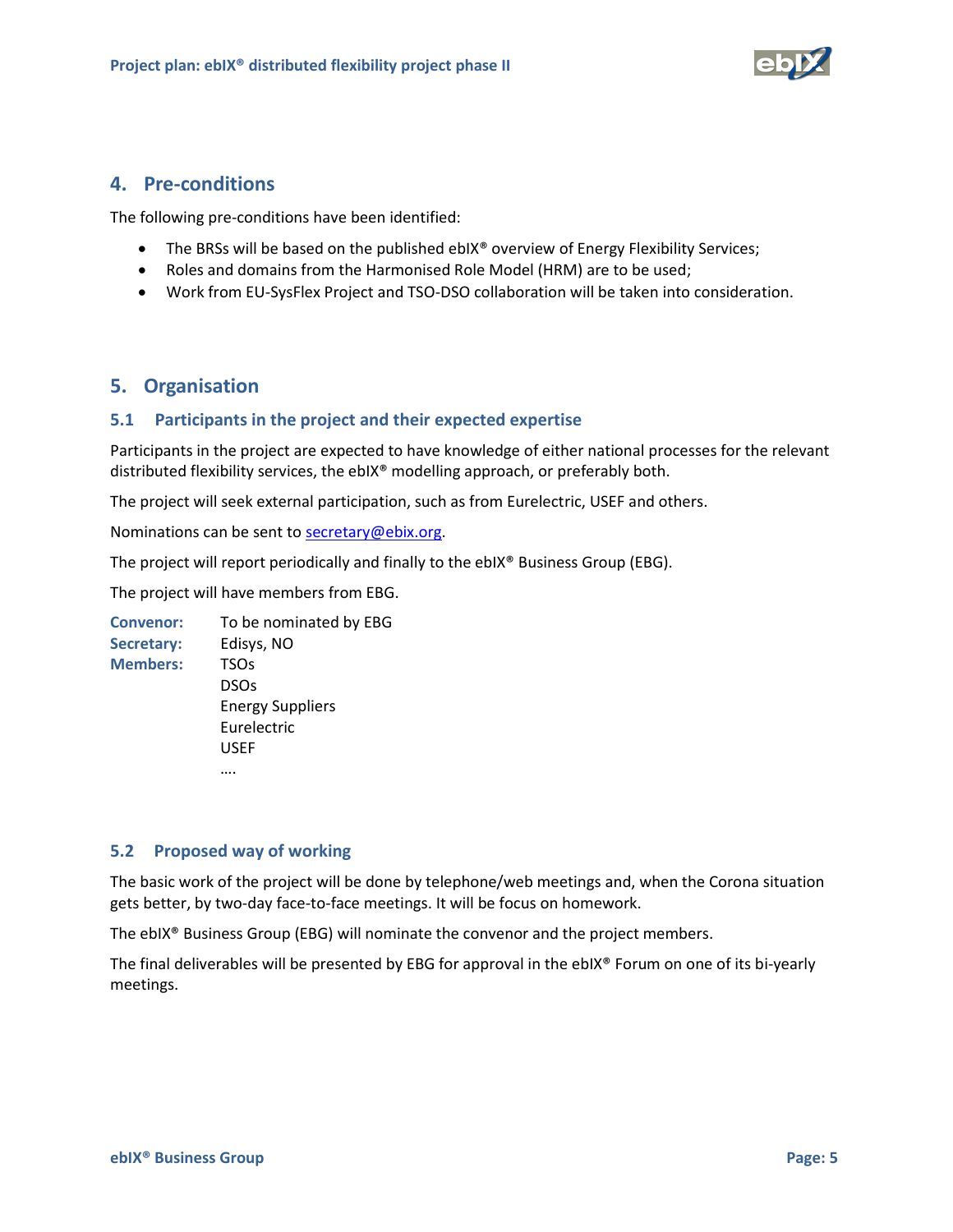

#### <span id="page-5-0"></span>**5.3 Costs**

The project members will cover their own costs, including time used and travel costs.

ebIX® will pay for a Consultant/Secretary, estimated cost €45.000.

Under normal conditions it is expected approximately 7 two-day meetings in the project group, but as long as there are travel restrictions due to the Corona virus, the meetings will be run as more frequent web meetings with 2 hours duration at max. The physical meeting places will rotate between the participating countries and parties. In addition, electronic meetings will be organised in-between the face-to-face meetings.

# <span id="page-5-1"></span>**6. Indicative planning**

Under the assumption the project is approved in the ebIX® Forum meeting of March 2020 we estimate the following time schema:

| <b>Activity or milestone</b>                                                                      |  | 2020 |          | 2021           |    |  |
|---------------------------------------------------------------------------------------------------|--|------|----------|----------------|----|--|
|                                                                                                   |  | Q4   | $\Omega$ | Q <sub>2</sub> | OЗ |  |
| Project meetings                                                                                  |  |      |          |                |    |  |
| BRS for distributed flexibility services related to<br>Resource Aggregator                        |  |      |          |                |    |  |
| BRS for distributed flexibility services related to<br><b>Flexibility Settlement Responsible</b>  |  |      |          |                |    |  |
| Prepare input for necessary update of the<br>Harmonised Role Model (HRM) from ebIX <sup>®</sup> , |  |      |          |                |    |  |
| <b>EFET and ENTSO-E</b>                                                                           |  |      |          |                |    |  |